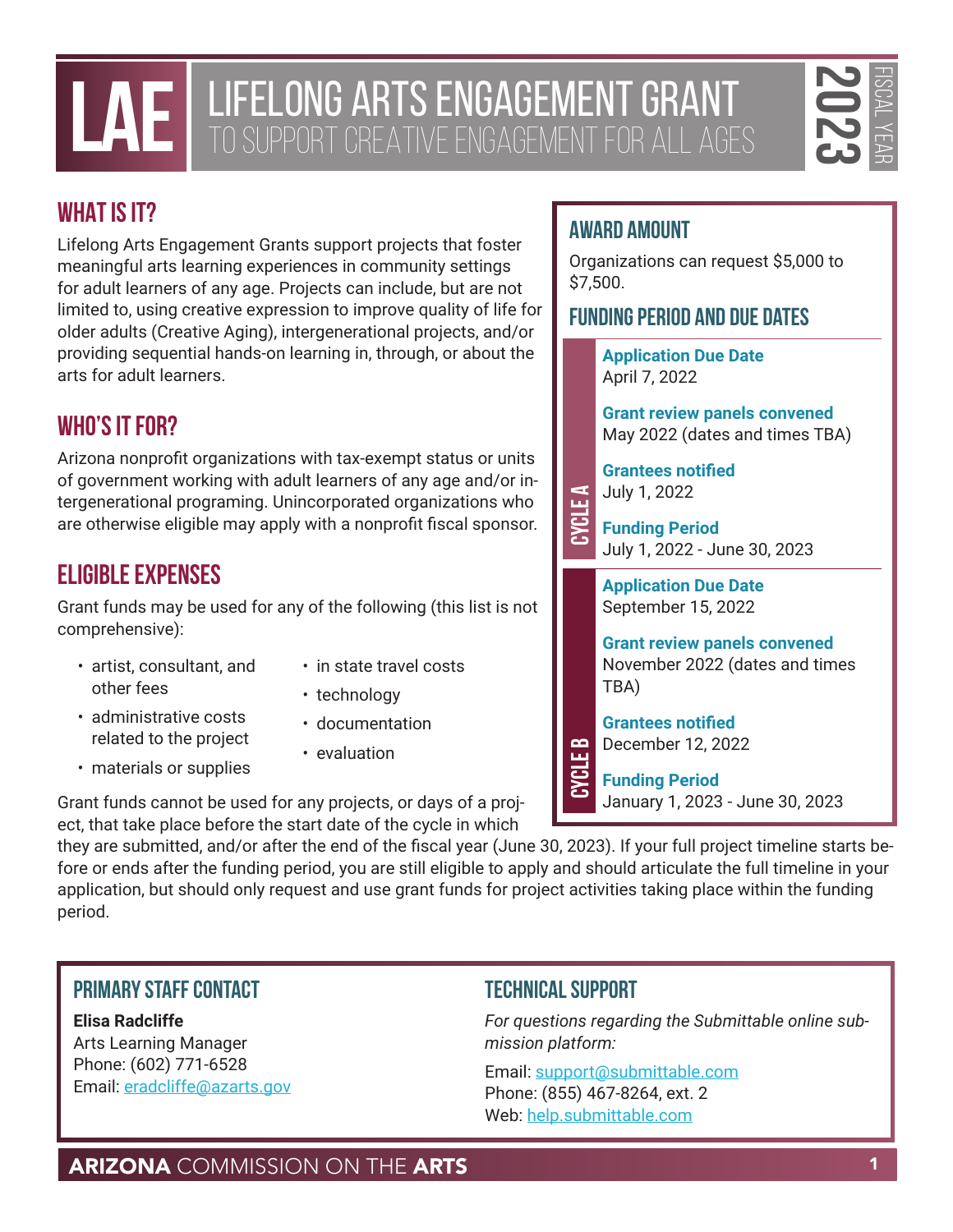## **THE APPLICATION**

When you're ready, go to <https://azarts.gov/grant/lifelong-arts-engagement/> and click on "Apply Now." This will take you to a website called Submittable where you'll submit your application materials. Please note that late or incomplete applications will be ineligible for review or funding.

You can type up your proposal narrative or you can upload it in video or audio recordings. Narrative responses are limited to a maximum word (not character) count. Some applicants find it helpful to develop responses using word processing software, then to copy/paste into the Submittable application. A word document version of the narrative questions can be downloaded at [https://azarts.gov/grant/lifelong-arts-engagement/.](https://azarts.gov/grant/lifelong-arts-engagement/)

If you share your proposal narrative in video or audio recordings keep it simple and to the point. The recordings should be just you, describing your proposal and answering the questions listed. Please do not include edits of your work samples or special effects. Production quality of these recordings will not be considered in your review. Just make sure we can hear and understand you and keep editing and post-production embellishment to a minimum.

Please contact the Arts Commission before the application deadline if you require an accessibility accommodation or have other extenuating circumstances affecting your use of the online platform.

### **ORGANIZATION INFORMATION**

Organization Information collected in this section of the application is used solely for internal and reporting purposes and will not be considered during the application review.

- Organization Name
- Organization Mission Statement
- Secondary Point of Contact
- Authorizing Official
- IRS Letter of Determination (if applicable).
- Fiscal Sponsor Letter of Agreement (if applicable).

#### **PROJECT INFORMATION**

- Project Title (10 word limit)
- Project Summary (75 word limit) *Provide a brief snapshot of your project.*
- Proposed Start and End Date of Project
- Partner Organizations (if applicable) *Please list any organizations that are collaborating on this project.*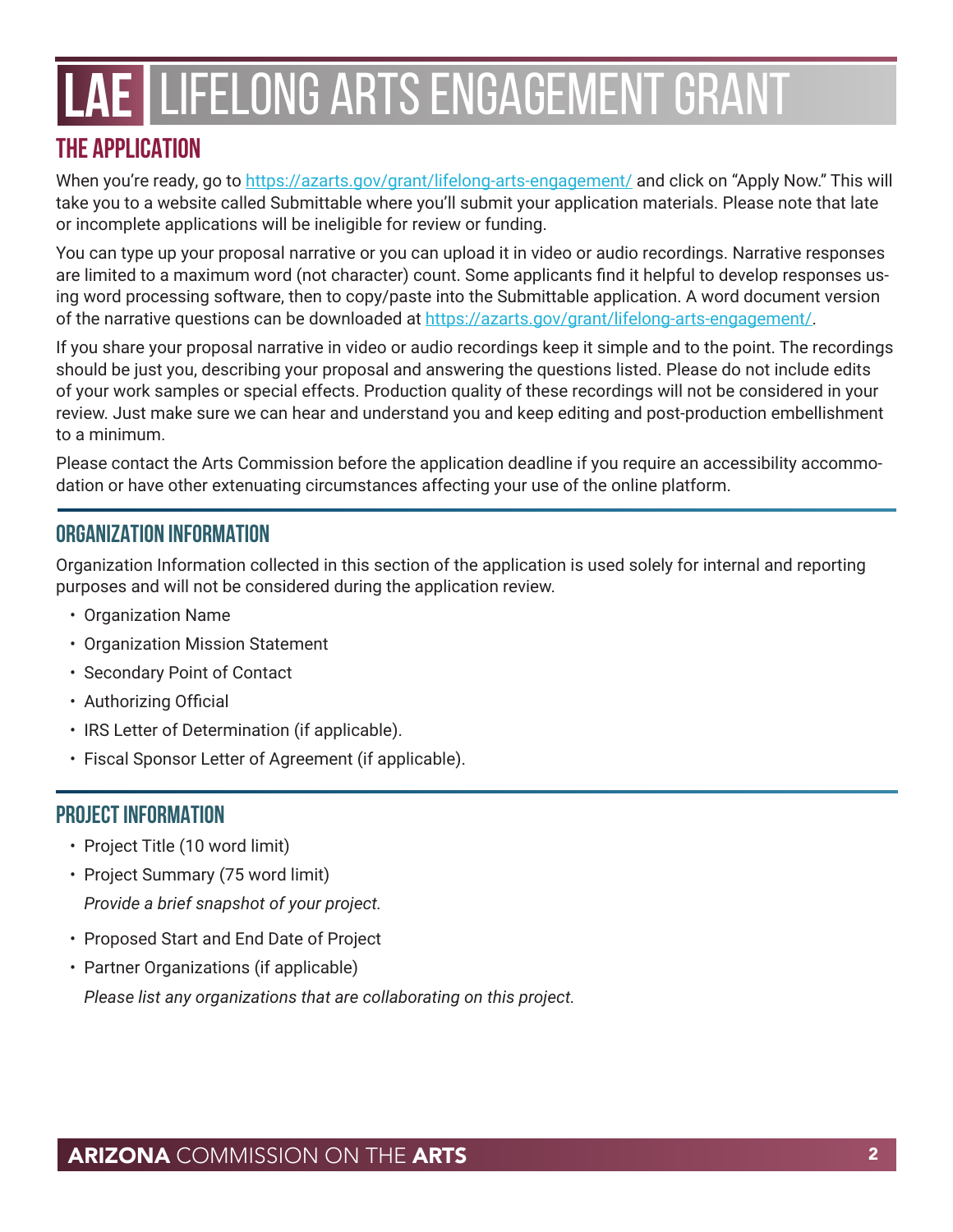#### **NARRATIVE**

#### **Project Overview (400 word limit, 4 minute audio/video limit)**

Provide a detailed description of your proposed arts learning project. Focus on the who, what, where, and when of your proposed project. What learning outcomes do you hope the project will achieve? If this is an ongoing project, describe how the project will build and shift based on previously conducted work.

• If proposing therapeutic outcomes, explain any strategies that will be incorporated to ensure the arts learning activities are appropriate for the community of learners. (200 word limit, 2 minute video/audio limit)

#### **Community of Learners (300 word limit, 3 minute video/audio limit)**

What specific population(s) of learners are central to this project? Describe their assets and what they bring to the project.

• If your project requires a process of selection (i.e., an audition or application) and or a cost to participate, how are you ensuring all learners are able to participate? Describe how the project will be accessible and open to all interested. (200 word limit, 2 minute video/audio limit)

#### **Integrity of Project (300 word limit, 3 minute audio/video limit)**

How will the work you propose reflect or respond to this community of learners? How is the project dealing with questions of culture, relevance, bias, and power dynamics?

#### **Organization (300 word limit, 3 minute video/audio limit)**

Describe the mission of your organization and its connection to arts learning based work. Who on your team, including teaching artists and/or partners, will lead this work? Describe their assets and what they bring to the project. Why are they a strong fit for the project?

• If proposing therapeutic outcomes, explain the qualifications of the teaching artist and/or the service provider(s). (200 word limit, 2 minute video/audio limit)

#### **Project Setting (150 word limit, 2 minute video/audio limit)**

Where is the work taking place? Describe how this location is accessible to the community of learners and why it is important to the proposed project.

#### **Project Timeline Table**

Use the table provided to create a detailed timeline for the activities that will occur within the proposed start and end date of the project. Activities can include: planning the project, proposed project activities, and any evaluation or assessment. Convey a sense of the arc of the project from beginning, through the middle, to the end.

*Grant funds cannot be used for any projects, or days of a project, that take place before the start date of the cycle in which they are submitted, and/or after the end of the fiscal year (June 30, 2023). However, if your full project timeline starts before or ends after the funding period, please articulate the full timeline here.* 

#### **Narrative Questions continued on next page**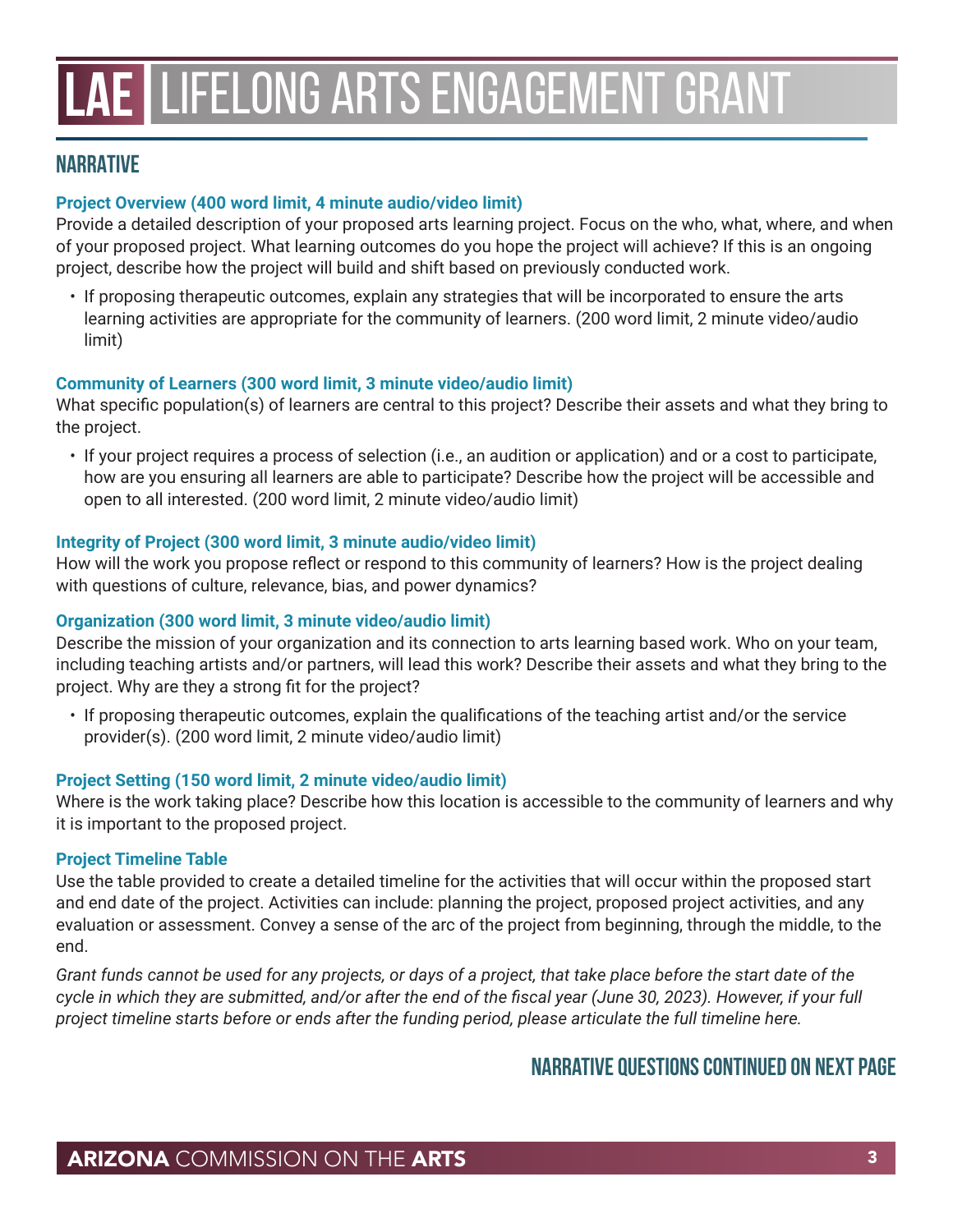#### **Narrative Questions (continued)**

#### **Project Timeline Narrative (200 word limit, 2 minute video/audio limit)**

The Project Timeline Narrative should correspond with and provide context for the Project Timeline Table. Be as specific as possible about how often and how long activities will be; along with the proposed dates they will take place. Explain how your timeline will provide enough time to foster learning amongst the community participating. This is your opportunity to communicate your project timeline to the panel, as if you were describing it to the community of learners involved.

#### **Evaluation (200 word limit, 2 minute audio/video limit)**

State three major objectives and outcomes for this project. What method(s) will you use to evaluate how well the project achieved these objectives? If you have completed a similar project in the past, please share the evaluation results.

#### **PROJECT BUDGET**

#### **Grant Amount Requested**

Enter the grant amount you are requesting for this project. Organizations can request \$5,000 to \$7,500.

#### **Project Expenses Table**

List all expenses related to the project in the first column. Provide a short explanation of the expense in the second column. Note what type of funding will cover the expense (LAE Grant, Other Grant Funds, Tax Credit, Cash, In-Kind, etc.) in the third column. Please list only expenses related to your project. A full organizational budget is not needed.

Please only include project expenses which occur within the funding period (July 1, 2022- June 30, 2023). Grant funds cannot be used for any projects, or days of a project, that take place before the start date of the cycle in which they are submitted, and/or after the end of the fiscal year (June 30, 2023). *You will have an opportunity to explain any expenses that occur before or after the funding period in the following Project Expenses Narrative.*

Additionally, please thoroughly review the funding restrictions listed on page 6 of these guidelines.

#### **Project Expenses Narrative (200 word limit, 2 minute video/audio limit)**

The Project Expenses Narrative should align with the Project Expenses Table. Be as specific as possible about the eligible expenses the Lifelong Arts Engagement grant would cover, and the project's various fees and costs. If your total project expenses exceed the grant amount requested, explain the additional funding sources you noted in the third column of the table. If your project starts before and/or ends after the funding period, explain how those expenses will be covered. This is your opportunity to bring your project's expenses to life, as if you were explaining them to the grant review panel.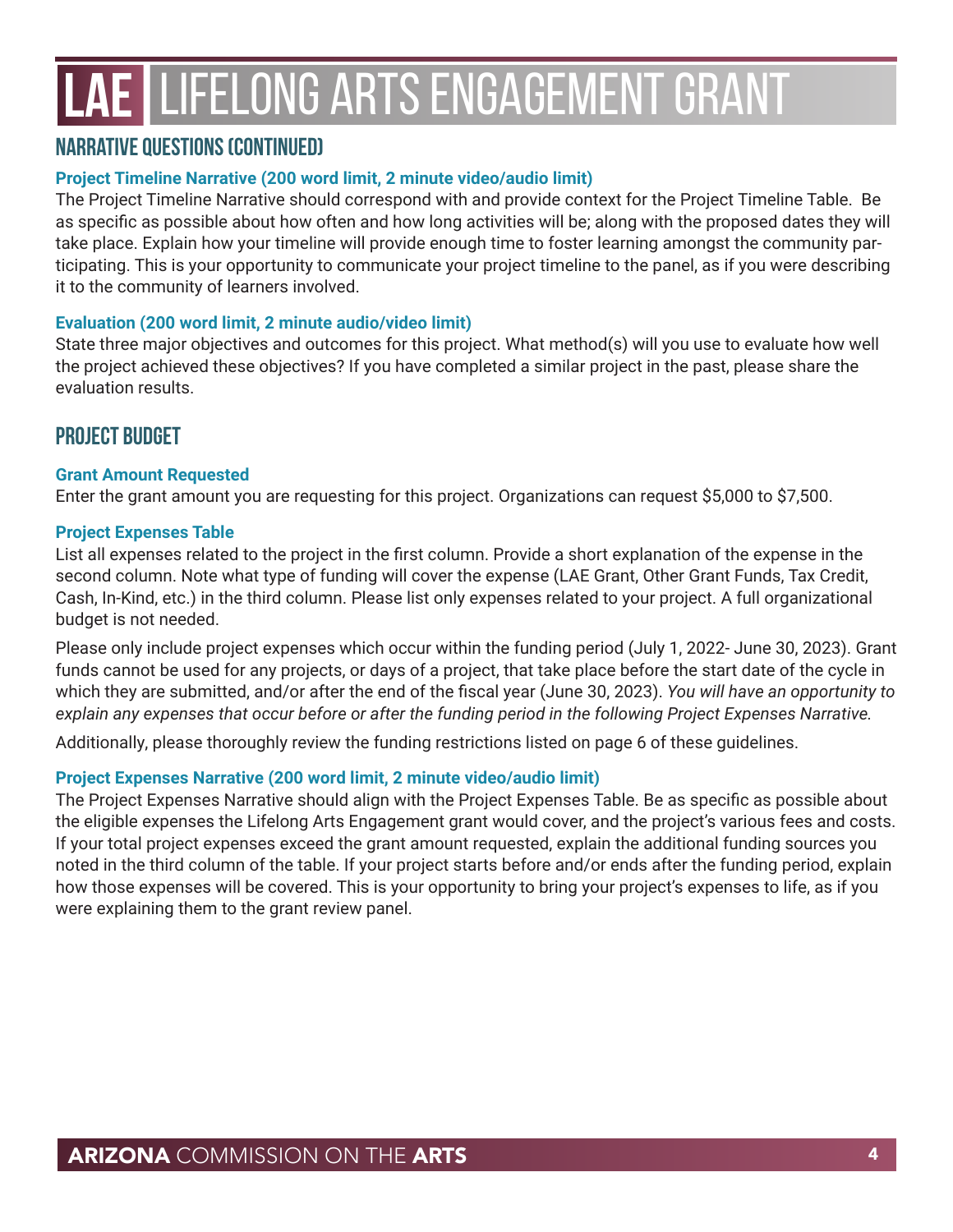### **EVALUATION CRITERIA**

Your narrative responses will be evaluated by the panelists based on the following criteria.

#### **Quality of Proposed Project**

Application demonstrates a strong arts learning project and asset-based premise.

*What panelists will be thinking about: Does the application clearly outline the important details of the project? Have you articulated the specific assets and contributions of the community of learners and collaborators involved? Does the application use asset-based language (like unique, passionate, capable, thriving) as opposed to deficit-based language (like at- risk, lacking, marginalized, underserved)? (See FAQ #2 for more information)*

#### **Integrity of Proposed Project**

Viewed as a whole, the application demonstrates a consistency of proposed actions, values, methods, and goals.

*What panelists will be thinking about: Does the application articulate how the proposed project reflects or*  responds to the community of learners involved? Are the collaborators of the community or culture in which the *project is rooted, and if not, how is the project dealing with questions of relevance, bias, and power dynamics?*

#### **Potential Impact**

Application centers expected benefit to learners.

*What panelists will be thinking about: Are the objectives, outcomes and methods of evaluation well defined and relevant for the learners involved? Do the community of learners have a voice in the development and implementation of the project?*

#### **Viability**

Application demonstrates a strong project plan and appropriateness of budget.

*What panelists will be thinking about: Does the application demonstrate substantial evidence that the proposal will be realized within the proposed project timeline? Are the expenses you describe appropriate to the project you propose?*

### **APPLICATION REVIEW PROCESS**

Applications undergo a public review process. They are first reviewed by Arts Commission staff for completeness and eligibility.

Eligible applications are then evaluated by independent review panels made up of arts learning and other professionals from communities throughout the state. Each application is reviewed based on how well it demonstrates alignment with the evaluation criteria.

Panelists first review applications individually then meet to discuss the applications and finalize assessment as a group. This deliberation meeting is open to the public and applicants are encouraged to attend or listen-in online. Applicants being reviewed will be notified when panel dates are set.

Grant panel recommendations are then approved by the Arts Commission's Governor-appointed board of commissioners.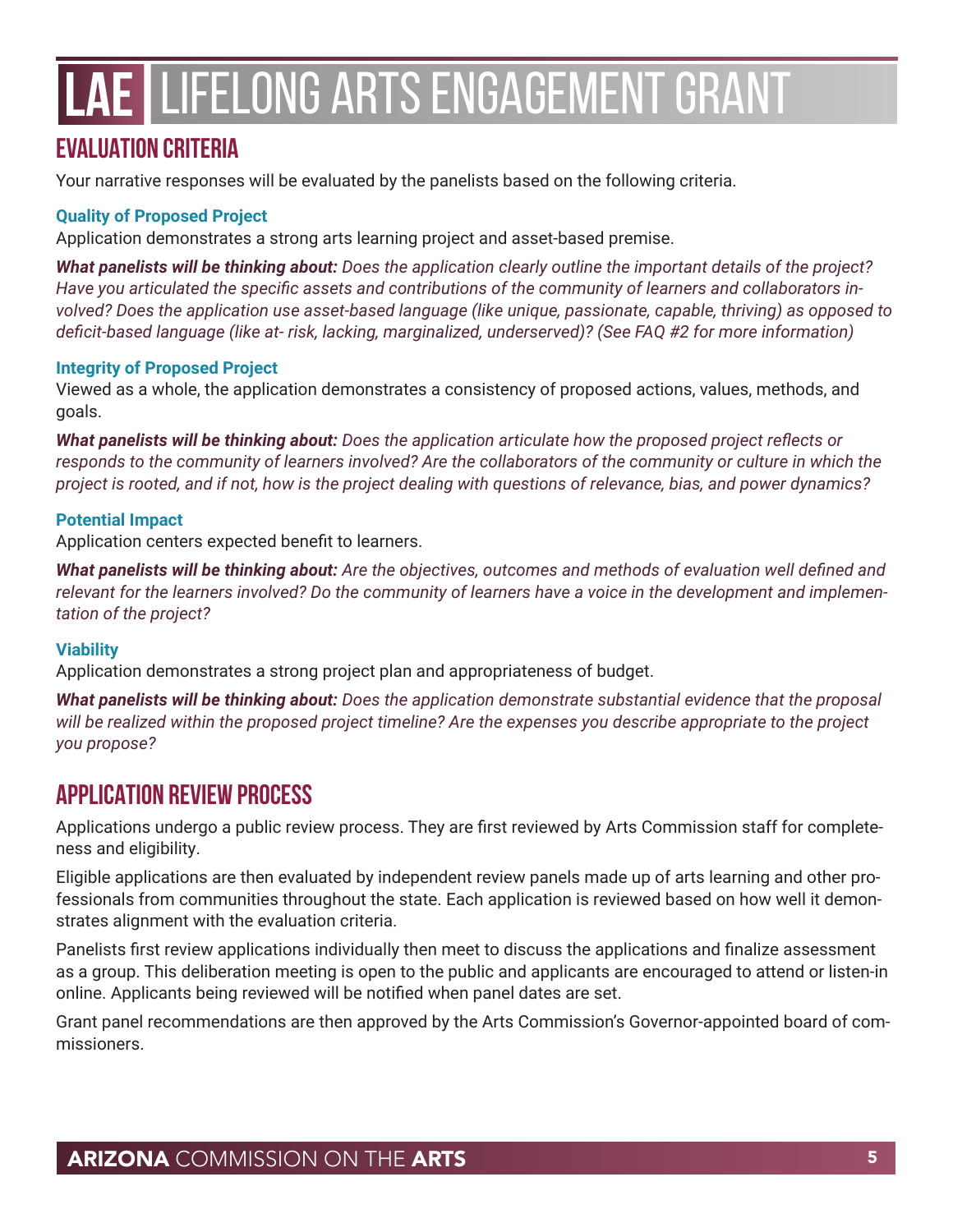## **APPLICANT ELIGIBILITY**

Eligible organizations include: adult day centers, assisted living facilities, arts and cultural organizations, community-based service organizations, libraries, neighborhood centers, parks and recreation departments, retirement communities, rehabilitation centers, social service organizations, university/college departments and more. Unincorporated organizations may apply through a registered nonprofit fiscal sponsor.

An applicant may submit only one application per cycle and may receive only one Lifelong Arts Engagement Grant per fiscal year.

Across grant programs, the Arts Commission limits the number of applications that may be submitted by a given organization or unit of government to one (1) application per funding period (July 1 – June 30 of the following year). While an organization or unit of government may be eligible for more than one grant program, they may only apply for one of them in a given funding period. (See FAQ #8 for more information)

Individual teaching artists or arts organizations may be listed as partners on a maximum of three (3) funded Arts Learning Grant applications (both Lifelong Arts Engagement and Youth Arts Engagement) in a given fiscal year. If the number of applications on which a given individual teaching artist or arts organization is listed as a partner in a single funding cycle exceeds the total number that may be funded for that fiscal year, they will be asked to advise the Arts Commission on which application(s) will be withdrawn from consideration. The Arts Commission requests that prospective applicants consider this restriction before applying.

## **FUNDING RESTRICTIONS**

This program does not fund the following:

- Strictly field trip or performance-based activities. (See FAQ #3 for more information)
- Producing organizations to tour or present themselves.
- Support for individual professional development activities.
- Support for projects which would otherwise be eligible for a Festival Grant.
- Funding for insurance.
- Food and beverages for any purpose.
- Fundraising projects.
- Scholarships, awards and competitions.
- Indirect costs.
- Organizations that received Arts Commission funding in Fiscal Year 2022, but failed to file a final report.
- Applications submitted by for-profit organizations.
- Grant administration, overhead or processing fees taken by an umbrella/parent organization as a percentage of the total award, with the exception of fiscal sponsors.
- Religious institution-led or religious group-sponsored projects not open to participation by non congregants.
- Religious institution-led or religious group-sponsored projects whose primary purpose is the religious socialization of individuals or which exist as parts of religious sermons or services.

*This list is not comprehensive.*

A**RIZONA** COMMISSION ON THE **ARTS** 66 MB **66 MB 66 MB 66 MB 66 MB 66 MB 66 MB 66 MB 66 MB 66 MB 66 MB 66 MB 66 MB 66**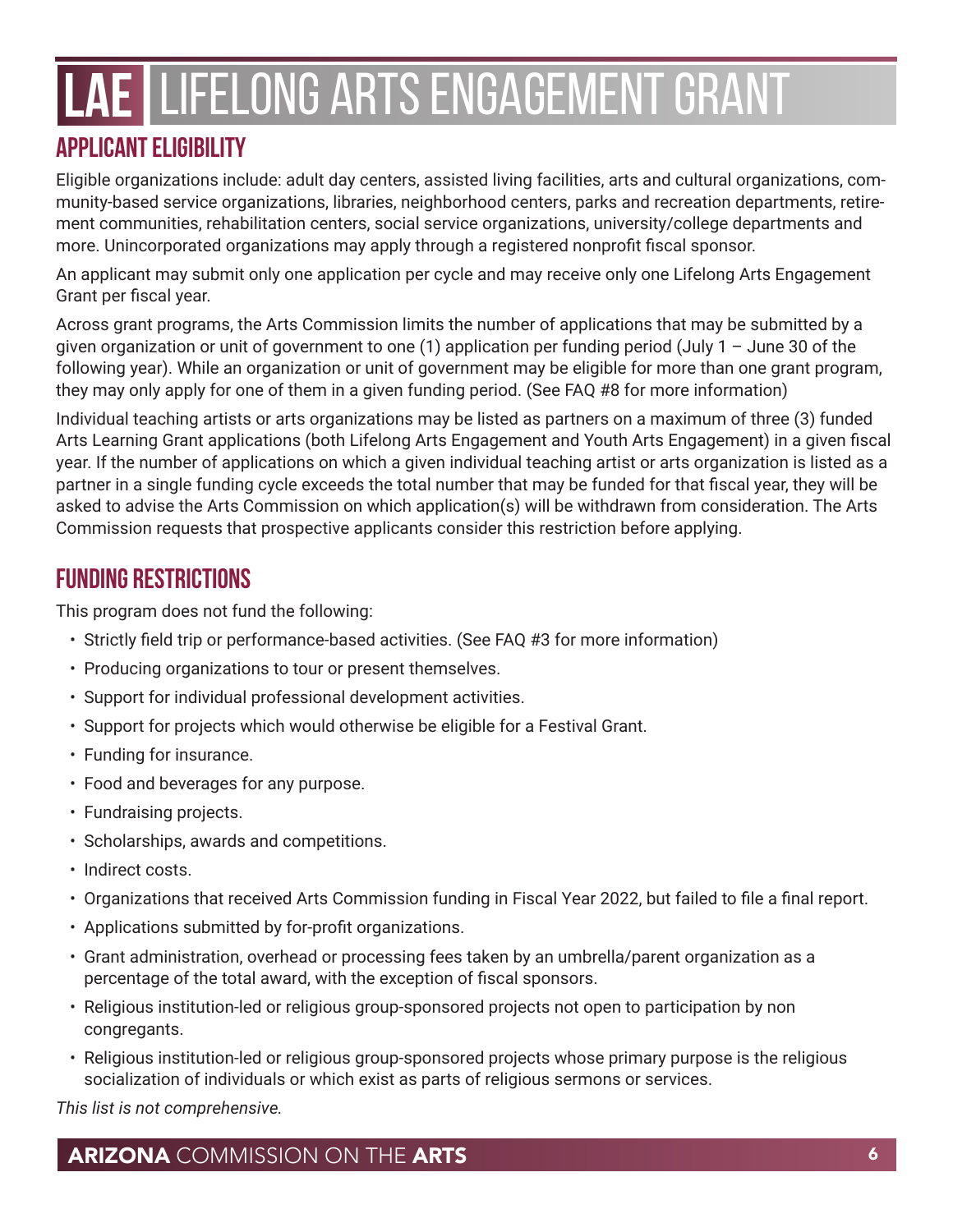Additionally, according to the Arts Commission's enabling statutes, "Notwithstanding any other law, no monies from the Arizona Commission on the Arts may be spent for payment to any person or entity for use in desecrating, casting contempt on, mutilating, defacing, defiling, burning, trampling or otherwise dishonoring or causing to bring dishonor on religious objects, the flag of the United States or the flag of this state." Recipients of Arts Commission support are further instructed to "take into consideration general standards of decency and respect for the diverse beliefs and values of the American public" within funded programs.

### **FREQUENTLY ASKED QUESTIONS**

The following section provides answers to a few of the most frequently asked questions regarding Lifelong Arts Engagement Grant applications. This section is not comprehensive. If your questions are not answered here, please contact the appropriate staff contact.

#### **1. What is arts learning?**

Arts learning projects include sequential, hands-on learning through the arts to develop artistic skills, processes and creativity. Artistic and/or cultural discipline(s) may include, but are not limited to dance, literary arts, media arts, music, theatre, traditional and folk arts, and visual arts. Arts learning projects include specific learning objectives, outcomes and methods of evaluation that are well defined and relevant for the learners involved.

#### **2. What is asset-based vs. deficit-based language? How can we address various inequalities in our narrative?**

Asset-based language focuses on the unique attributes the participants bring to the project (passionate, capable, thriving) as opposed to deficit-based language that define people and places by perceived insufficiencies (like at risk, lacking, marginalized, underserved). Let's not define people and places by their deficits. This reinforces negative stereotypes and is not conducive to the type of arts learning this grant program seeks to support. Deficit based language also contributes to a dynamic where learners are not seen as partners, but as objects of charity. If you're talking about a problem, use language that reflects that systematic disparities and community wide problems in fact have systemic causes, that these are not selfcaused problems, and explicitly describe those systems whenever possible.

#### **3. Are field trips or strictly performance-based projects eligible for this grant?**

No. While a field trip or culminating performance may be a part of the project, it should not be the primary focus. This grant program supports arts programs that seek to activate participant voices, narratives, and perspectives. It is important to articulate how a community of learners has a voice and agency in the development and implementation of the project. This grant values active participation over exposure or passive engagement.

#### **4. Are school-based projects, or partnerships with schools or school districts, eligible for a Lifelong Arts Engagement Grant?**

No. Projects partnering with schools or school districts working with youth 24 and under, outside of traditional school time, would be eligible for a Youth Arts Engagement Grant.

#### **5. Can my organization apply for a Lifelong Arts Engagement Grant in multiple cycles?** Organizations may only receive one Lifelong Arts Engagement Grant per fiscal year. For example, if an organization applies in Cycle A for Fiscal Year 2023 and IS funded, they may not apply again in Cycle B for that Fiscal Year. If the application is NOT funded, it can be resubmitted in the next cycle.